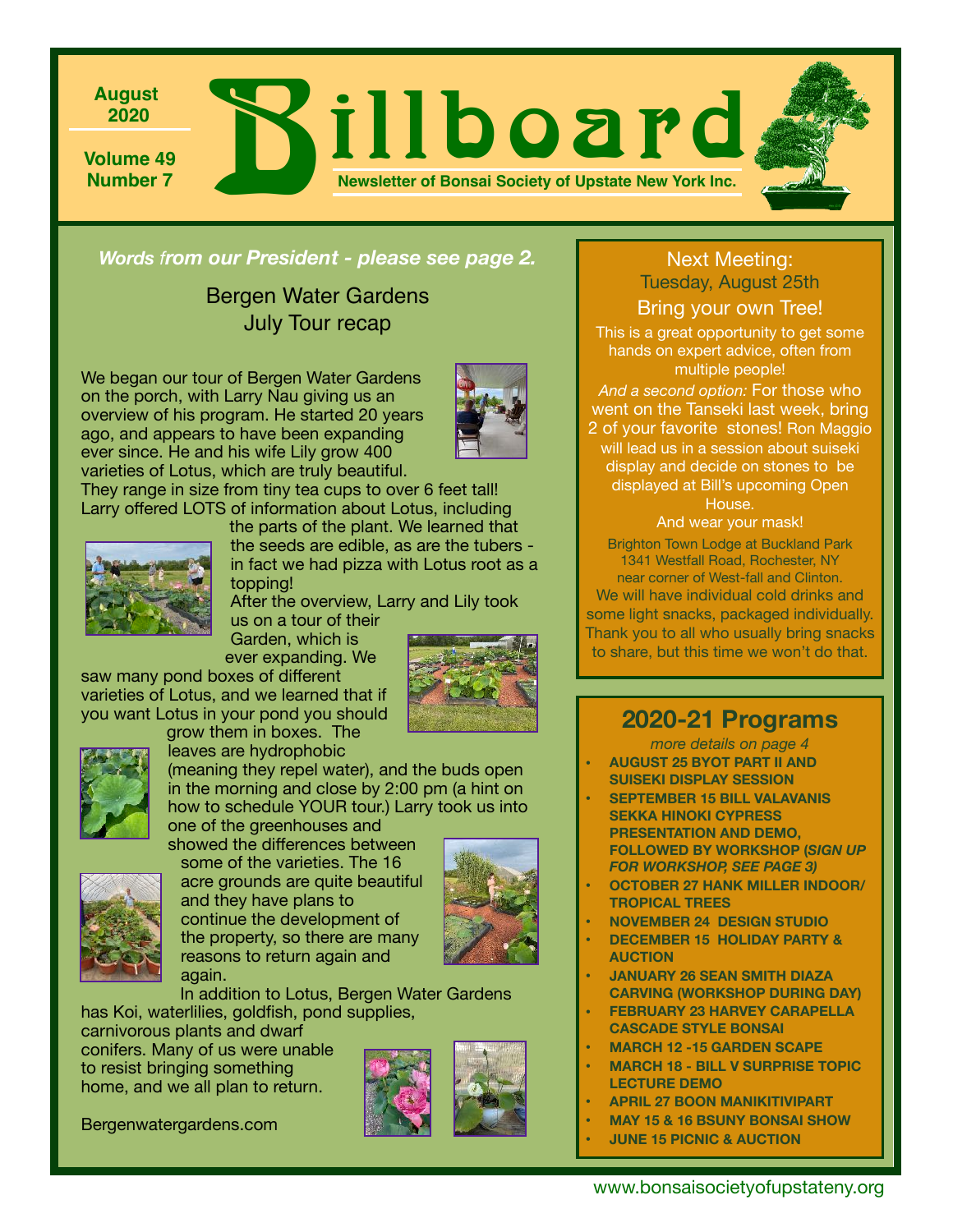#### From our esteemed President:

Greetings Friends, I hope you & your Bonsai are enjoying this beautiful summer! We held our first meeting in months and also enjoyed a spectacular suiseki hunt (Tanseki) with a socially distanced but fully engaging lunch following our time in the stream. It was a reminder of just how fortunate we are to have such wonderful friends! We all love refining our best Bonsai but it is fun & exciting to bring new works of Bonsai Art to life. The extra time we have been given is a great opportunity to

redesign older specimens or create new ones. Please share a recent project with us!

Here is a Literati Dwarf Hinoki I just created. (picture just to the right) Thanks to John Wiessinger, there will be an all day Literati Bonsai event in mid October - stay tuned for details next month. Finally, I would like to encourage you to take a hike in nature and observe & appreciate her beauty. It will soothe your soul & help your Bonsai work too!





*For inspiration, we include this photo of Harvey Carapella's Bonsai garden.* 

## August meeting Bring Your Own Tree

**Example 25 outside and keep our distance. We all wore masks,** With blinking eyes (what is that big round yellow thing in the sky?) some of our members emerged for our first meeting together since February. Fortunately the weather was quite cooperative, and we were able to be

and we have obviously been practicing, because it was easy to hear and understand each other,.



This was a great opportunity to bring a tree that needed some problem solving, or just a fresh set of eyes. Opinions and advice flowed freely. Our fearless foodie, Rick Marriott, carefully selected individually packaged drinks and snacks. While we miss the shrimp and shared offerings of previous meetings, we all understood the need for these precautions

and we all enjoyed what we had. Thank you Rick! Mark brought pots for people to pick up, and a few did so. He will bring

them again to the August BYOT meeting, so make sure you pick yours up.

If you missed July, you have another chance to Bring Your Own Tree in August as that is the format for our August 25th meeting. We'll see you there, with masks on!















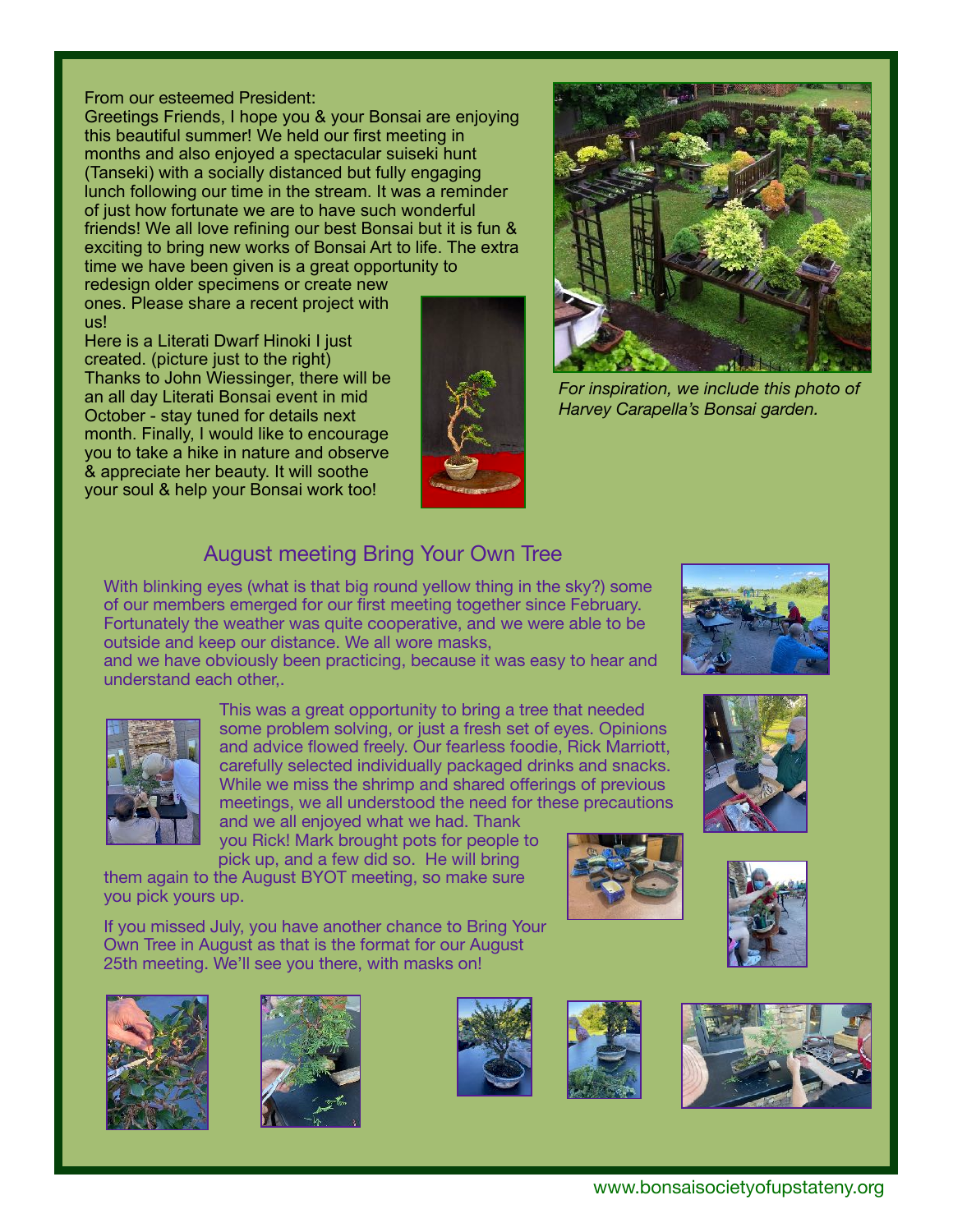#### **Late Fall Pruning of Young Trees**

by Ross Clark *Article from American Bonsai Society Newsletter September 2019 edition*

Timely pruning in fall is a technique that definitely helps prebonsai develop more quickly. It also encourages compactness and branching in established bonsai. Incidentally, pruning before wintering also can save a lot of space if plants are crammed in close together.

Other factors notwithstanding, it's been shown experimentally that the surface area of a plant's leaves is directly related to the amount of photosynthesis which occurs; the larger the leaf surface area of a plant, the more photosynthesis it can carry on. The more photosynthesis that occurs, the faster a plant can grow —and in bonsai talk, the more photosynthesis, the faster the plant can develop.

Late summer and fall are times when woody plants rapidly increase in diameter and top off food storage for winter. The diameter increase of healthy woody plants at this time is noteworthy.

Pruning in fall helps to increase branching and encourage more compact growth the following spring. But if fall pruning is done too early, we lose some or most of the diameter growth that otherwise would occur. That's especially significant in young plants, where hastening the diameter of trunks is a very important goal. October probably is the best month to prune young stock. Below are a couple of examples.



A hairy-lookin' youngster . . . a 12 year-old golden larch, (left picture) *Pseudolarix amabilis*, in August after a season of rapid growth. Pruning cuts will be made at the indicated places, to encourage new compact growth from buds closer to the trunk. In addition, wire will be used to straighten the trunk, because the trunks of this species are usually straight, and we want the tree to attain a natural silhouette as it matures.

Because of habitat loss, very few wild individuals of golden larches remain. (right picture) They are native in mixed moist warm Temperate forests in the Yangtze Valley of eastern China. They require moist, well-drained, acid soil. (Thanks to the Threatened Conifers of the World project for these details.)

Golden larches are almost irresistible in their beauty, and worthy of any bonsai practitioner's attention. However, since their root systems soon become coarse and aggressive, they are challenging to grow in smaller



*Acer griseum, courtesy of Wikipedia*



containers.

This paperbark maple (*acer griseum*) sprouted from seed 6+ years ago. Its bark is already showing its "appleeling" character. A good season of growth has thickened the trunk somewhat, and late season pruning is in order (note red cut line) to

encourage compact growth next year. *Acer grissom* is native in central China. Its close relative, three flowered maple (Acer triflorum) is native in northeastern China and the Korean Peninsula. Its gray, peeling bark and similar foliage also make it a plant that bonsai people also should consider for medium to large bonsai.